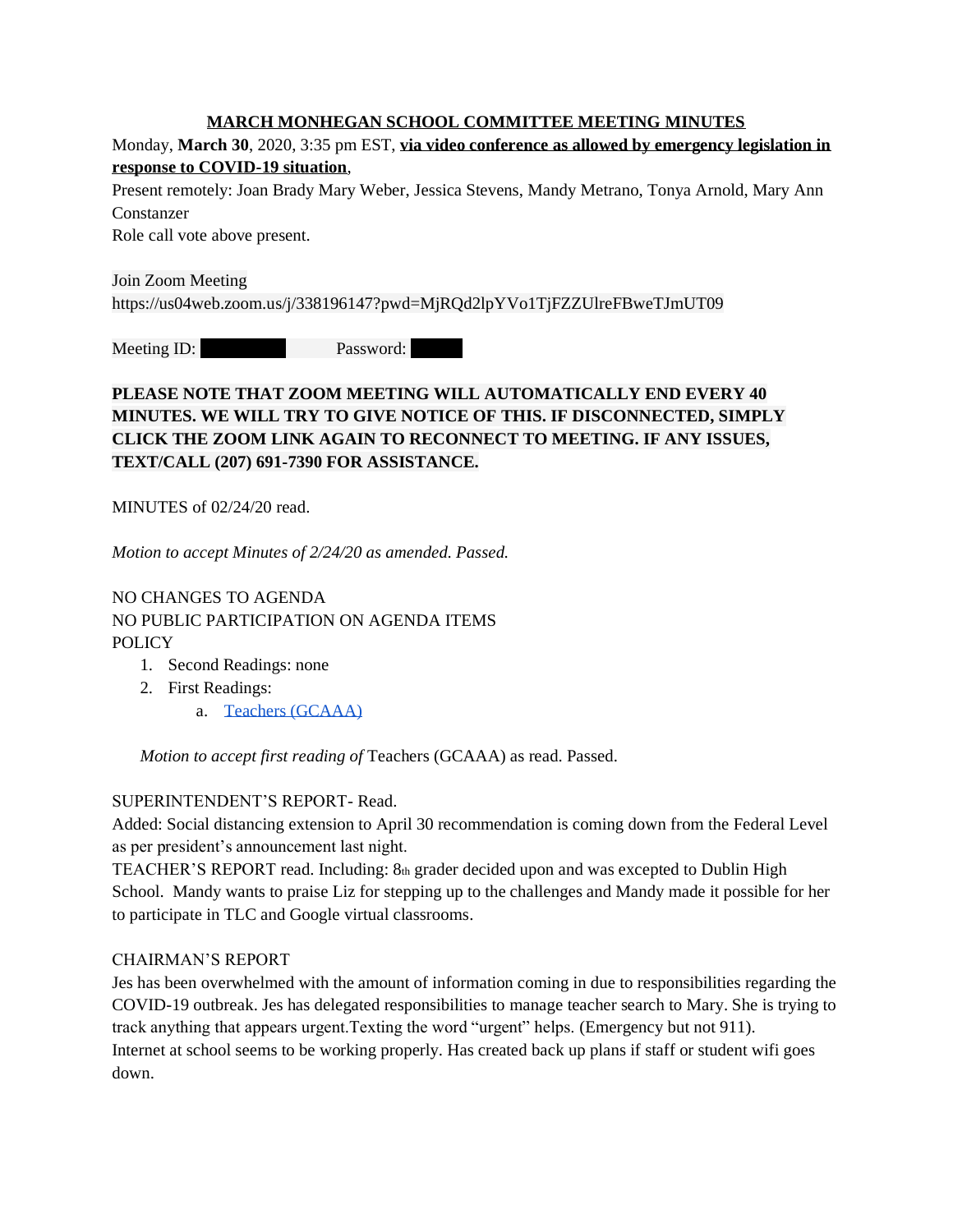*Mary Ann Constanzer lost connection 4:10 pm so is not present for following dicussions.*

Heat is on at school and Mandy is checking on it once a week. Building access limited to only Mandy. School sanitation is being maintained. Safety gear is accessible through Ell door so there is no need to enter the main school room.

FINANCIAL

- 1. Treasurer's Report
	- a. Youth Arts Balance is \$5, 321.60.Friends account balance is \$4,737.46 but will be reimbursed with REAP 17 money in the amount of \$2,511 for the Winter Field Trip.
	- b. Insurance is double this month because of timing.
- 2. Warrant EDU09 read.

*Motion to accept* Warrant EDU09 *\$18871.72. Passed.* 

Audit Update: Mary has not been able to reach Fred Brewer. We may investigate finding a new auditor. Tonya has communicated with a prospective new auditor. Tonya will re-approach her and Jes suggested possibly tapping someone who is currently slow. We need someone knowledgeable and has experience to work the DOE system efficiently. Jes will reach out to MSMA.

RE: 2020-21 Budget:Tonya stated "If Plantation cannot assemble to pass school budget, School can continue with July 1 2019 budget until town budget is passed." Financing options are available. If needed, School Committee will meet outside of monthly meeting to discuss.

3. REAP Funding Update Curretn REAP fund availbility is \$12,736. Mary stated we have until December of 2020 to spend and until September to commit to expenses. Next REAP application deadline is April 18. Mary will attend a webinar April 2 to explain application process. is the remaining amount.

# BUILDING & GROUNDS

- 1. Schoolhouse
	- a. Reviewed rental plan for July 5-Aug 14
		- i. Jes will post a notice on the school website and contact those who already reserved stating that we will be following Federal and State recommendations as the COVID -19 issue progresses. As of now she will continue to accept reservations.
	- b. New Needs. Problem with fire alarm going off erroneously.
- 2. Teacher House Property
	- a. Review rental plan for July 4-Aug 7

*Motion to suspend weekly rental of teacher house for Summer 2020 in light of the COVI-19 situation. Passed.* 

b. No New Needs OLD BUSINESS